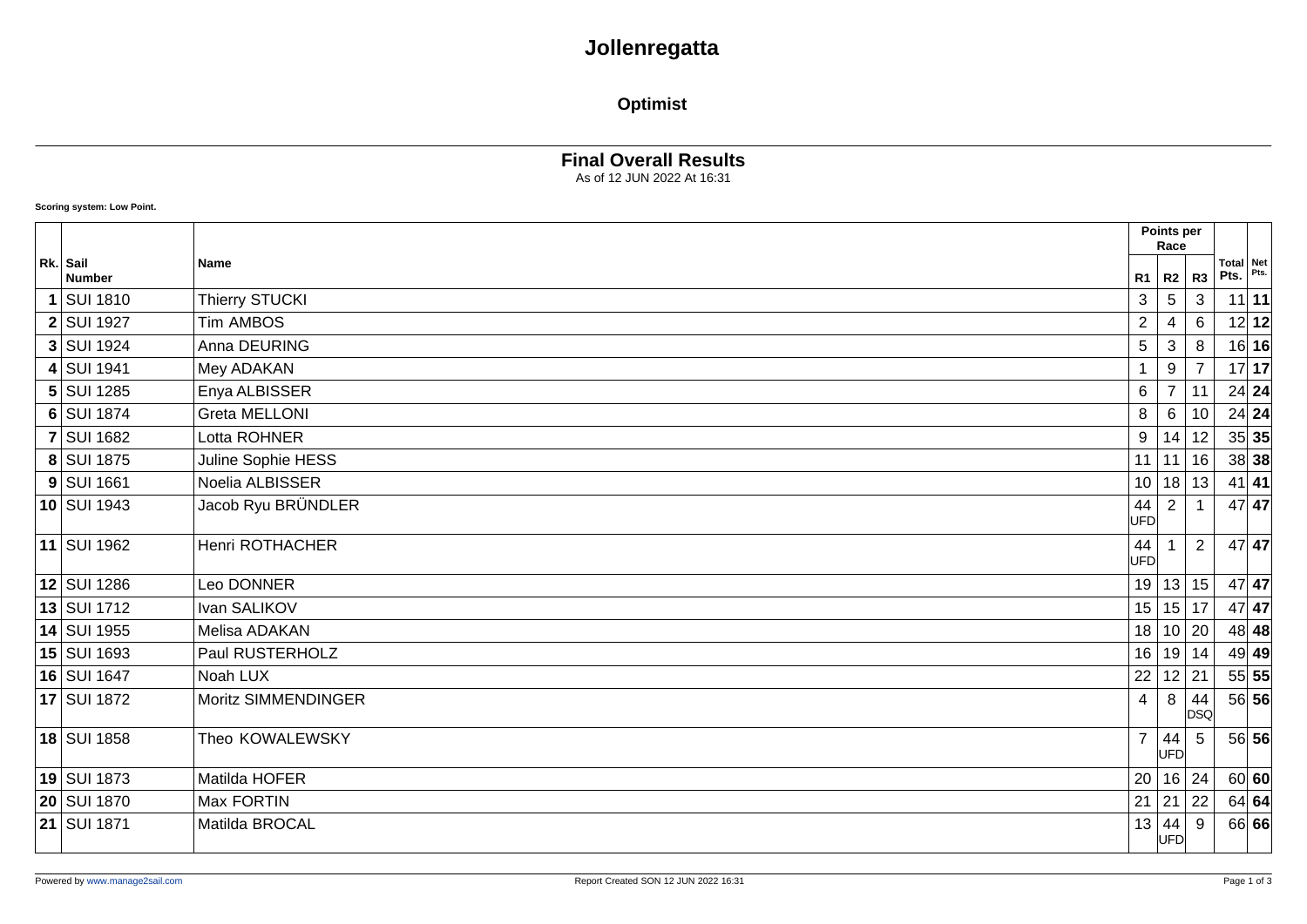# **Jollenregatta**

### **Optimist**

As of 12 JUN 2022 At 16:31

|                           |                           | Points per<br>Race                                              |                                                                      |            |                   |         |
|---------------------------|---------------------------|-----------------------------------------------------------------|----------------------------------------------------------------------|------------|-------------------|---------|
| Rk. Sail<br><b>Number</b> | <b>Name</b>               | R1                                                              | R2 R3                                                                |            | Total Net<br>Pts. | Pts.    |
| <b>22 SUI 1644</b>        | Allegra ZEMP              |                                                                 | 23 25 18                                                             |            |                   | 66 66   |
| <b>23 SUI 1461</b>        | Fynn MÄCHLER              |                                                                 | 24   20   23                                                         |            |                   | $67$ 67 |
| <b>24 SUI 1835</b>        | Philip ROTHACHER          |                                                                 | $\begin{array}{c c} 12 & 44 & 19 \\ \hline \text{UFD} & \end{array}$ |            |                   | 75 75   |
| <b>25 SUI 1711</b>        | Dino CORADI               |                                                                 | 27 23 28                                                             |            | 78 78             |         |
| 26 SUI 1289               | Hélène GERLACH            | 26 24                                                           |                                                                      | 29         |                   | 79 79   |
| <b>27 SUI 1395</b>        | Rico CORADI               |                                                                 | 30   22   30                                                         |            |                   | $82$ 82 |
| <b>28 SUI 1790</b>        | Jakob Emil SIMMENDINGER   | $\begin{array}{c c} 14 & 44 \\ \hline \text{UFD} & \end{array}$ |                                                                      | 25         |                   | 83 83   |
| <b>29 SUI 1542</b>        | Ryder DAVIS               |                                                                 | $29$ 17 44                                                           | <b>DNC</b> |                   | 90 90   |
| 30 SUI 1963               | Simon BÉGUELIN            | 44<br>UFDUFD                                                    | 44                                                                   |            |                   | 92 92   |
| 31 SUI 1792               | Jan LÖFFLER               | <b>DNF</b>                                                      | 44 26 27                                                             |            | $97$ 97           |         |
| 32 SUI 1377               | <b>Maximilian STAMPFL</b> | 44<br><b>DNF</b>                                                | 28 26                                                                |            |                   | 98 98   |
| 33 SUI 941                | <b>Marius MAIER</b>       | <b>DNF</b>                                                      | 44   29   31                                                         |            | 104 104           |         |
| 34 SUI 1514               | <b>Ben THIELE</b>         |                                                                 | 17 44 44<br>UFD DNF                                                  |            | 105 105           |         |
| 35 SUI 1184               | Frédéric DESAX            | <b>DNF</b>                                                      | 44 30 32                                                             |            | 106 106           |         |
| 36 SUI 1544               | Gian Paul GANZ            | <b>DNF</b>                                                      | 44 32 33                                                             |            | 109 109           |         |
| 37 SUI 1541               | Vincent EVERTS            |                                                                 | $25 \mid 44 \mid 44$<br>DNSDNC                                       |            | 113 113           |         |
| 38 SUI 1074               | Julianna KAYATZ           | <b>DNF</b>                                                      | 44 27 44                                                             | DNF        | 115 115           |         |